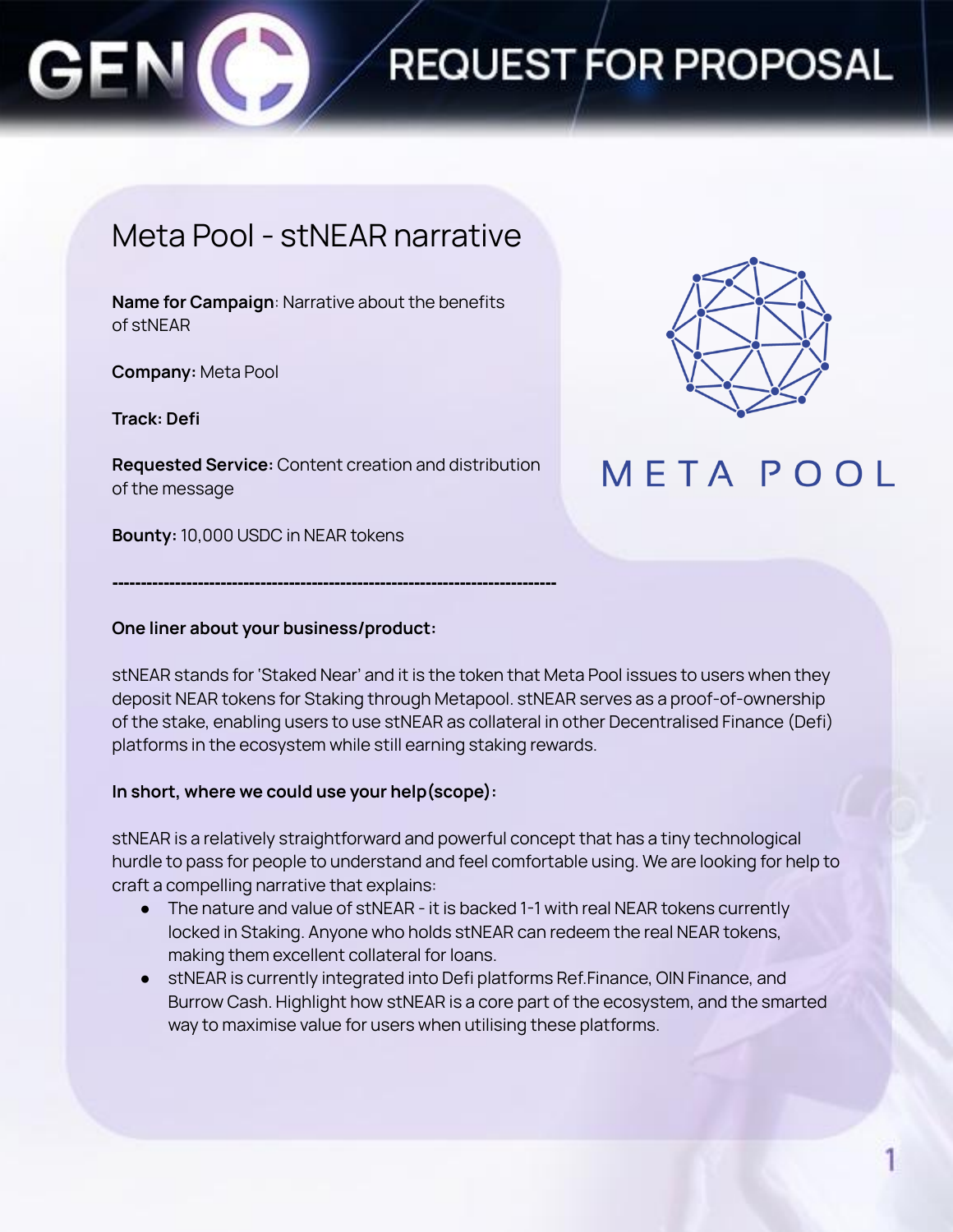

- stNEAR can also be swapped any time back to original NEAR tokens to immediately unstake skipping any lockup period.
- At the core of what we want to achieve is **Trust** and **Convenience**. There is no better way to Stake on NEAR.

#### **Any additional information about the problem:**

Our goal is to increase the awareness and adoption of stNEAR is a way that becomes core to the NEAR ecosystem - a household brand, trusted and embedded into everyday activities - in such a way that increases the use cases: users demand stNEAR integration and new platforms go to stNEAR as their first choice for integrations.

We want to allow NEAR holders to engage and participate on DApps and partner platforms in the NEAR ecosystem and contribute to decentralization and censorship-resistance for the NEAR protocol.

We solve the problems associated with Proof-of-Stake networks: illiquidity, immovability and accessibility. Furthermore, we aim to increase the liquidity of staked NEAR tokens and while distributing them across multiple validators to improve censorship-resistance of the NEAR network.

stNEAR adds liquidity to the DeFi NEAR ecosystem, because the token can provide a good collateral asset for lending and borrowing. Right now it is the second most popular farm on Ref Finance (stNEAR<>wNEAR) with more than \$12m USD in TVL.

We want to create more value for NEAR token holders and also Meta Pool stakers.

#### **Inspiration**

- If you have NEAR, go to Meta Pool and multiply x 2 your NEARverse engagement.
- This is how we finish most of our communication: let's have fun and keep on staking!